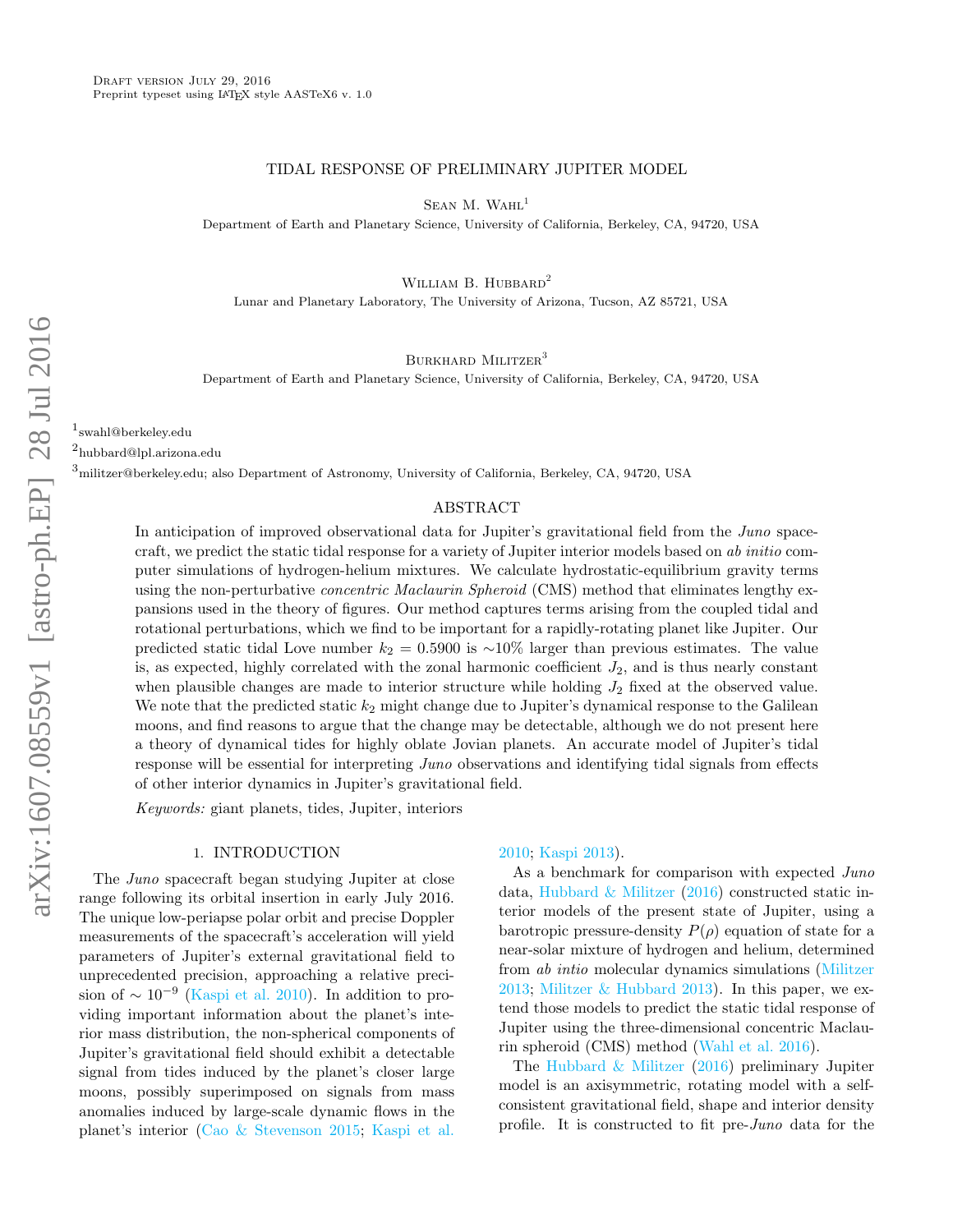degree-two zonal gravitational harmonic  $J_2$  [\(Jacobson](#page-6-7)  $2003$ ). While solutions exist matching pre-Juno data for the degree-four harmonic  $J_4$ , models using the ab initio EOS required unphysical compositions with densities lower than that expected for the pure H-He mixture. As a result, the preferred model of [Hubbard & Mil](#page-6-3)[itzer](#page-6-3) [\(2016\)](#page-6-3) predicts a  $J_4$  with an absolute value above pre-Juno error bars. Preliminary Jupiter models consider the effect of a helium rain layer where hydrogen and helium become immiscible [\(Stevenson & Salpeter](#page-6-8) [1977b\)](#page-6-8). The existence of such a layer has important effects for the interior structure of the planet, since it inhibits convection and mixing between the molecular exterior and metallic interior portions of the H-He envelope. This circumstance provides a physical basis for differences in composition and thermal state between the inner and outer portions of the planet. Adjustments of the heavy element content and entropy of the  $P(\rho)$ barotrope allow identification of an interior structure consistent with both pre-Juno observational constraints and the ab initio material simulations. The preferred preliminary model predicts a dense inner core with ∼12 Earth masses and an inner hydrogen-helium rich envelope with ∼3× solar metallicity, using an outer envelope composition matching that measured by the Galileo entry probe.

Although the Cassini Saturn orbiter was not designed for direct measurements of the high degree and order components of Saturn's gravitational field, the first observational determination of Saturn's second degree Love number  $k_2$  was recently reported by [Lainey et al.](#page-6-9) [\(2016\)](#page-6-9). This study used an astrometric dataset for Saturn's co-orbital satellites to fit  $k_2$ , and identified a value significantly larger than the theoretical prediction of [Gavrilov & Zharkov](#page-6-10) [\(1977\)](#page-6-10). The non-perturbative CMS method obtains values of  $k_2$  within the observational error bars for simple models of Saturn's interior, indicating the high value can be explained completely in terms of static tidal response [\(Wahl et al.](#page-6-6) [2016\)](#page-6-6). The perturbative method of [Gavrilov & Zharkov](#page-6-10) [\(1977\)](#page-6-10) provides an initial estimate of tidally induced terms in the gravitational potential, but neglects terms on the order of the product of tidal and rotational perturbations. [Wahl](#page-6-6) [et al.](#page-6-6) [\(2016\)](#page-6-6) demonstrated, that for the rapidly-rotating Saturn, these terms are significant and sufficient to explain the observed enhancement of  $k_2$ .

## 2. BAROTROPE

We assume the liquid planet is in hydrostatic equilibrium,

$$
\nabla P = \rho \nabla U,\tag{1}
$$

where  $P$  is the pressure,  $\rho$  is the mass density and U the total effective potential. Modeling the gravitational field of such a body requires a barotrope  $P(\rho)$  for the body's interior. In this paper, we use the barotrope of [Hubbard & Militzer](#page-6-3)  $(2016)$ , constructed from ab initio simulations of hydrogen-helium mixtures [\(Militzer](#page-6-4) [2013;](#page-6-4) [Militzer & Hubbard](#page-6-5) [2013\)](#page-6-5). The  $P(\rho)$  relation is interpolated from a grid of adiabats determined from density functional molecular dynamics (DFT-MD) simulations using the Perdew-Burke-Ernzerhof (PBE) functional [\(Perdew et al.](#page-6-11) [1996\)](#page-6-11) in combination with a thermodynamic integration technique. The simulations were performed with cells containing  $N_{He} = 18$  helium and  $N_H = 220$  hydrogen atoms, corresponding to a solar-like helium mass fraction  $Y_0 = 0.245$ . An adiabat is characterized by an entropy per electron  $S/k_B/N_e$  (Militzer  $\&$ [Hubbard](#page-6-5) [2013\)](#page-6-5), where  $k_B$  is Boltzmann's constant and  $N_e$  is the number of electrons. Hereafter we refer to this quantity simply as S.

In our treatment, the term "entropy" and the symbol S refer to a particular adiabatic temperature  $T(P)$  relationship for a fixed composition H-He mixture  $(Y_0 =$  $(0.245)$  as determined from the *ab initio* simulations. The value of S in the outer portion of the planet is determined by matching the  $T(P)$  measurements from the Galileo atmospheric probe (see Figure [1\)](#page-2-0). This adiabatic  $T(P)$  is assumed to apply to small perturbations of composition, in terms of both helium fraction and metallicity. Hubbard  $\&$  Militzer [\(2016\)](#page-6-3) demonstrated that these compositional perturbations have a negligible effect on the temperature distribution in the interior.

The density perturbations to the equation of state are estimated using the additive volume law,

$$
V(P,T) = V_H(P,T) + V_{He}(P,T) + V_Z(P,T), \qquad (2)
$$

where the total volume  $V$  is the sum of partial volumes of the main components  $V_H$  and  $V_{He}$ , the heavy element component  $V_Z$ . [Hubbard & Militzer](#page-6-3) [\(2016\)](#page-6-3) demonstrated that this leads to a modified density  $\rho$  in terms of the original H-He EOS density  $\rho_0$ ,

$$
\frac{\rho_0}{\rho} = \frac{1 - Y - Z}{1 - Y_0} + \frac{ZY_0 + Y - Y_0}{1 - Y_0} \frac{\rho_0}{\rho_{He}} + Z \frac{\rho_0}{\rho_Z}, \quad (3)
$$

in which all densities are are evaluated at the same  $T(P)$ and  $Y_0$  is the helium fraction used to calculate the H-He equation of state.

The choice of equation of state effects the density structure of the planet, and consequently, the distribution of heavy elements that is consistent with observational constraints. For comparison, we also construct models using the [Saumon et al.](#page-6-12) [\(1995\)](#page-6-12) equation of state (SCvH) for H-He mixtures, which has been used extensively in giant planet modeling.

Ab *initio* simulations show that, at the temperatures relevant to Jupiter's interior, there is no distinct, firstorder phase transition between molecular (diatomic, in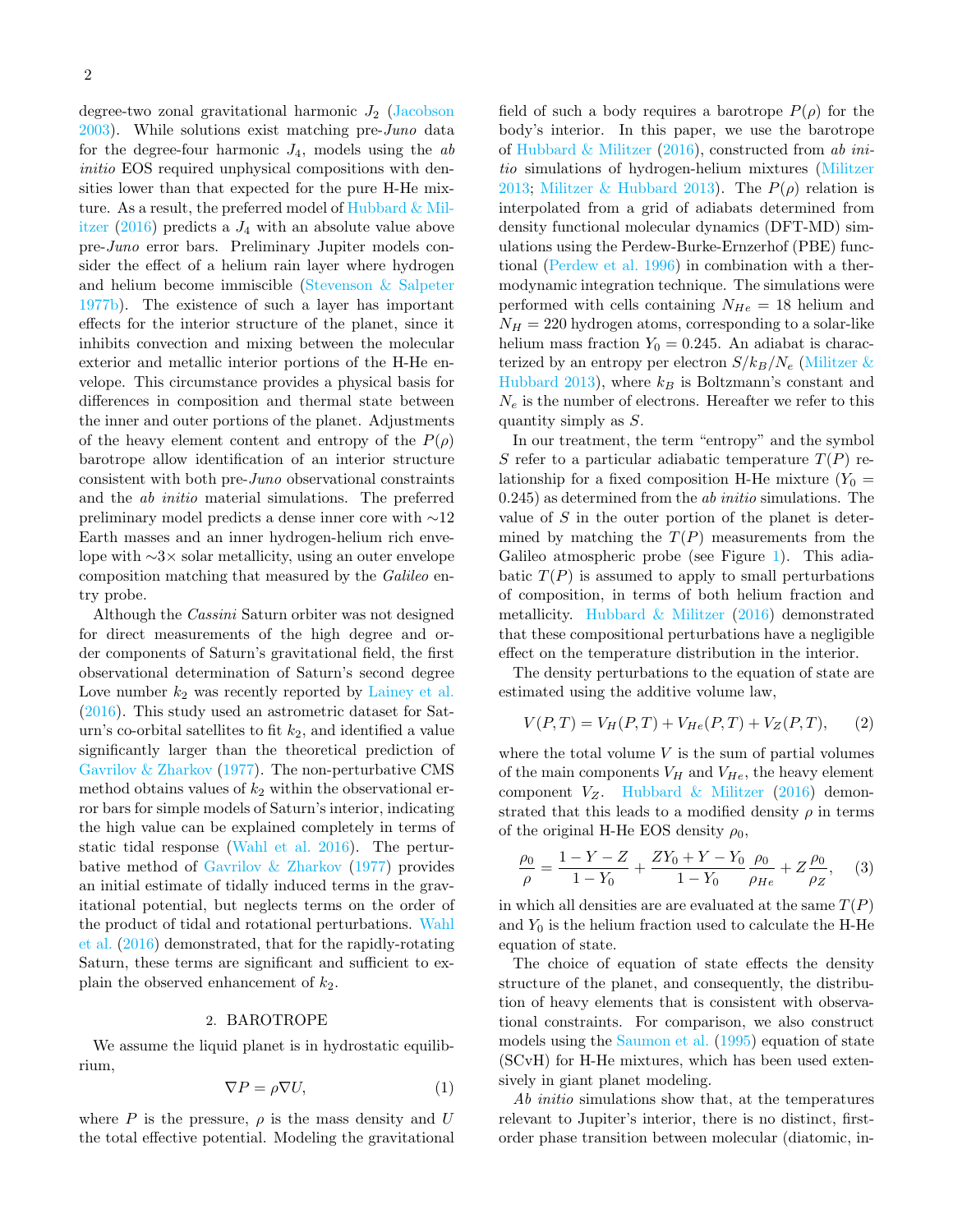sulating) hydrogen to metallic (monatomic, conducting) hydrogen [\(Vorberger et al.](#page-6-13) [2007\)](#page-6-13). In the context of a planet-wide model, however, the transition takes place over the relatively narrow pressure range between ∼1- 2 Mbar. Within a similar pressure range an immiscible region opens in the H-He phase diagram [Morales](#page-6-14) [et al.](#page-6-14) [\(2013\)](#page-6-14), which under correct conditions allows for a helium rain layer [Stevenson & Salpeter](#page-6-8) [\(1977b,](#page-6-8)[a\)](#page-6-15). By comparing our adiabat calculations to the [Morales et al.](#page-6-14) [\(2013\)](#page-6-14) phase diagram, we predict such a helium rain layer in present-day Jupiter [\(Hubbard & Militzer](#page-6-3) [2016\)](#page-6-3). The extent of this layer in our models is highlighted in Figure [1.](#page-2-0) While the detailed physics involved with the formation and growth of a helium rain layer is poorly understood, the existence of a helium rain layer has a number of important consequences for the large-scale structure of the planet. In our models, we assume this process introduces a superadiabatic temperature gradient and a compositional difference between the outer, molecular layer and inner, metallic layer.



<span id="page-2-0"></span>Figure 1. The barotrope used in preferred model Jupiter 'DFT-MD 7.13'. Top: temperature-pressure relationship for a hydrogen-Helium mixture with  $Y=0.245$ , with a entropy  $S = 7.08$  at pressures below the demixing region, and  $S = 7.13$  at pressures above the demixing region. The helium demixing region is shown by the gap and shaded region. The red line shows measurements from the Galileo probe. Bottom: density-pressure relationship for the same barotrope.

In summary, the barotrope and resulting suite of ax-

isymmetric Jupiter models that we use in this investigation are identical to the results presented by Hubbard  $\&$ [Militzer](#page-6-3) [\(2016\)](#page-6-3). Each model has a central core mass and envelope metallicities set to fit the observed  $J_2$  [\(Jacob](#page-6-7)[son](#page-6-7) [2003\)](#page-6-7), with densities corrected to be consistent with non-spherical shape of the rotating planet. Since tidal corrections to a rotating Jupiter model are of order  $10^{-7}$ , see Table [1](#page-7-0) and the following section, it is unnecessary to re-fit the tidally-perturbed models to the barotrope assumed for axisymmetric models.

The physical parameters for each of these models is summarized in Table [2.](#page-7-1) The gravitational moments at the planet's surface are insensitive the precise distribution of extra heavy-element rich material within the innermost part of the planet. For instance, we cannot discern between dense rocky core with a and that same heavy material dissolved in metallic hydrogen and spread over a larger, but still restricted volume. Maintaining a constant core radius is computationally convenient when finding a converged core mass to  $J_2$ , since it requires no modification of the radial grid used through the envelope. For this reason we consider models with a constant core radius of 0.15a. Decreasing this radius below 0.15a for a given core mass has a negligible effect on the calculated gravitational moments [\(Hubbard](#page-6-3) [& Militzer](#page-6-3) [2016\)](#page-6-3). Figure [2](#page-3-0) shows the density profile for two representative models. In general, models using the DFT-MD equation of state lead to a larger central core and a lower envelope metallicity than those using SCvH. Hubbard  $&$  Militzer [\(2016\)](#page-6-3) also noted that these models predict a value for  $J_4$  outside the reported observational error bars [\(Jacobson](#page-6-7) [2003\)](#page-6-7), since they would require unrealistic negative values of Z to match both  $J_2$  and  $J_4$ .

## 3. STATIC TIDE CALCULATIONS

To calculate the gravitational moments, we use the non-perturbative concentric Maclaurin spheroid method which was introduced by [Hubbard](#page-6-16) [\(2012,](#page-6-16) [2013\)](#page-6-17) and extended to three dimensions by [Wahl et al.](#page-6-6) [\(2016\)](#page-6-6). In this method, the density structure is parameterized by N nested constant-density spheroids. For a given set of spheroids, the gravitational field is calculated as a volume-integrated function of all of the spheroids. The method then iterates to find the shape of each spheroid such that the surface of each is an equipotential surface under the combined effect of the planet's self-gravity, the centrifugal potential from rotation and the external gravitational perturbation from a satellite. The result is a model with self-consistent shape, internal density distribution and gravitational field described up to a chosen harmonic degree and order limit,  $n_{\text{lim}}$ .

The non-spherical components of the gravitational po-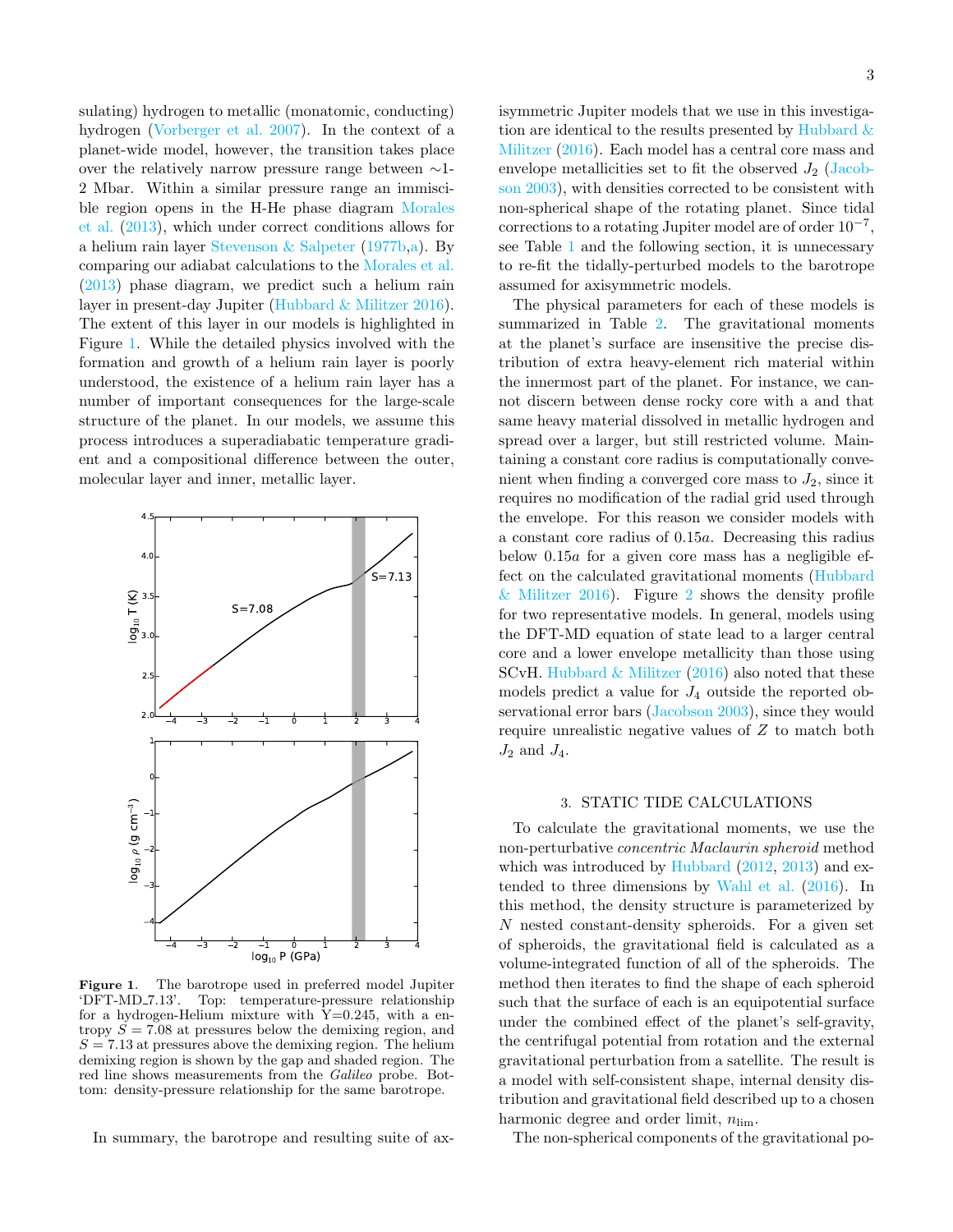

<span id="page-3-0"></span>Figure 2. Density structure of Jupiter models (the planetary unit of density  $\rho_{pu} = M/a^3$ ). The red curve shows our preferred model based on ab initio calculations. The blue curve uses the Saumon and Chabrier equation of state. The shaded area denotes the helium demixing region. Both models have  $N = 511$  layers and a dense core within  $r = 0.15a$ . Constant core densities are adjusted to match  $J_2$  as measured by fits to Jupiter flyby Doppler data [\(Jacobson](#page-6-7) [2003\)](#page-6-7).

tential are described by two non-dimensional numbers

$$
q_{\rm rot} = \frac{\omega^2 a^3}{GM},\tag{4}
$$

describing the relative strength of the rotational perturbation, and

$$
q_{\rm tid} = -\frac{3m_{\rm s}a^3}{MR^3},\tag{5}
$$

the analogous quantity for the tidal perturbation. Here  $G$  is the universal gravitational constant,  $M$  is the total mass of the planet, a is the maximum equatorial radius,  $m<sub>s</sub>$  is the mass of the satellite and R is the orbital distance of the satellite. The parameterization is completed by a third non-dimensional number  $R/a$ , representing the ratio of satellite distance to equatorial radius. For non-zero  $q_{tid}$ , the calculated figure changes from a axisymmetric about the rotational axis to a fully triaxial spheroid.

From our CMS simulations, we find the zonal  $J_n$  and tesseral  $C_{nm}$  and  $S_{nm}$  gravitational harmonics. These harmonics sample slightly different regions of the planet. Figure [3](#page-3-1) show the relative weight of the contribution to the low order  $J_n$  and  $C_{nm}$  as a function of nondimensional radius. In the case of Jupiter and the Galilean satellites,  $q_{\text{rot}} \gg q_{\text{tid}}$ , and tidal perturbations from multiple moons can be linearly superposed. Moreover, all of the gravitationally important moons have orbits with nearly zero inclination. This allows us to treat a simplified case where we consider a single satellite with a fixed position in the equatorial plane, at angular coordinates  $\mu = \cos \theta = 0$  (where  $\theta$  is the satellite's colatitude measured from Jupiter's pole), and  $\phi = 0$  (the satellite's Jupiter-centered longitude). By symmetry, this configuration constrains  $S_{nm} = 0$ , and the tidal Love numbers can then be determined from

<span id="page-3-2"></span>
$$
k_{nm} = -\frac{2}{3} \frac{(n+m)!}{(n-m)!} \frac{C_{nm}}{P_n^m(0)q_{\text{tid}}}\left(\frac{a}{R}\right)^{2-n},\qquad(6)
$$

where  $P_n^m(0)$  is the associated legendre polynomial evaluated at  $\mu = 0$ . In this paper we perform independent calculations for the three satellites with the largest  $q_{tid}$ : Io, Europa and Ganymede (see Table [1\)](#page-7-0).



<span id="page-3-1"></span>Figure 3. Top: Relative contribution of spheroids to external gravitational zonal harmonic coefficients up to order 8. Bottom: Relative contribution of spheroids to to external gravitational tesseral coefficients up to order 4. Tesseral moments of the same order (i.e.  $C_{31}$  and  $C_{33}$ ) have indistinguishable radial distributions. Values normalized so that each harmonic integrates to unity. The shaded area denotes the helium demixing region.

For a tidally-perturbed non-rotating body,  $k_{nm}$  is degenerate with respect to  $m$ . However, [Wahl et al.](#page-6-6)  $(2016)$ found that a large rotational bulge breaks this degeneracy. This leads to unexpectedly large values for some of the higher order  $k_{nm}$ . In the case of a rapidly-rotating gas giant, the predicted splitting of the  $k_{nm}$  and shift of  $k_{22}$  is well above the expected uncertainty of Juno measurements.

#### 4. RESULTS

### 4.1. State Mixing for Static Love Numbers

<span id="page-3-3"></span>In the CMS method applied to tides, we calculate the tesseral harmonics  $C_{nm}$  directly, and the Love numbers  $k_{nm}$  are then calculated using Eq. [6.](#page-3-2) For the common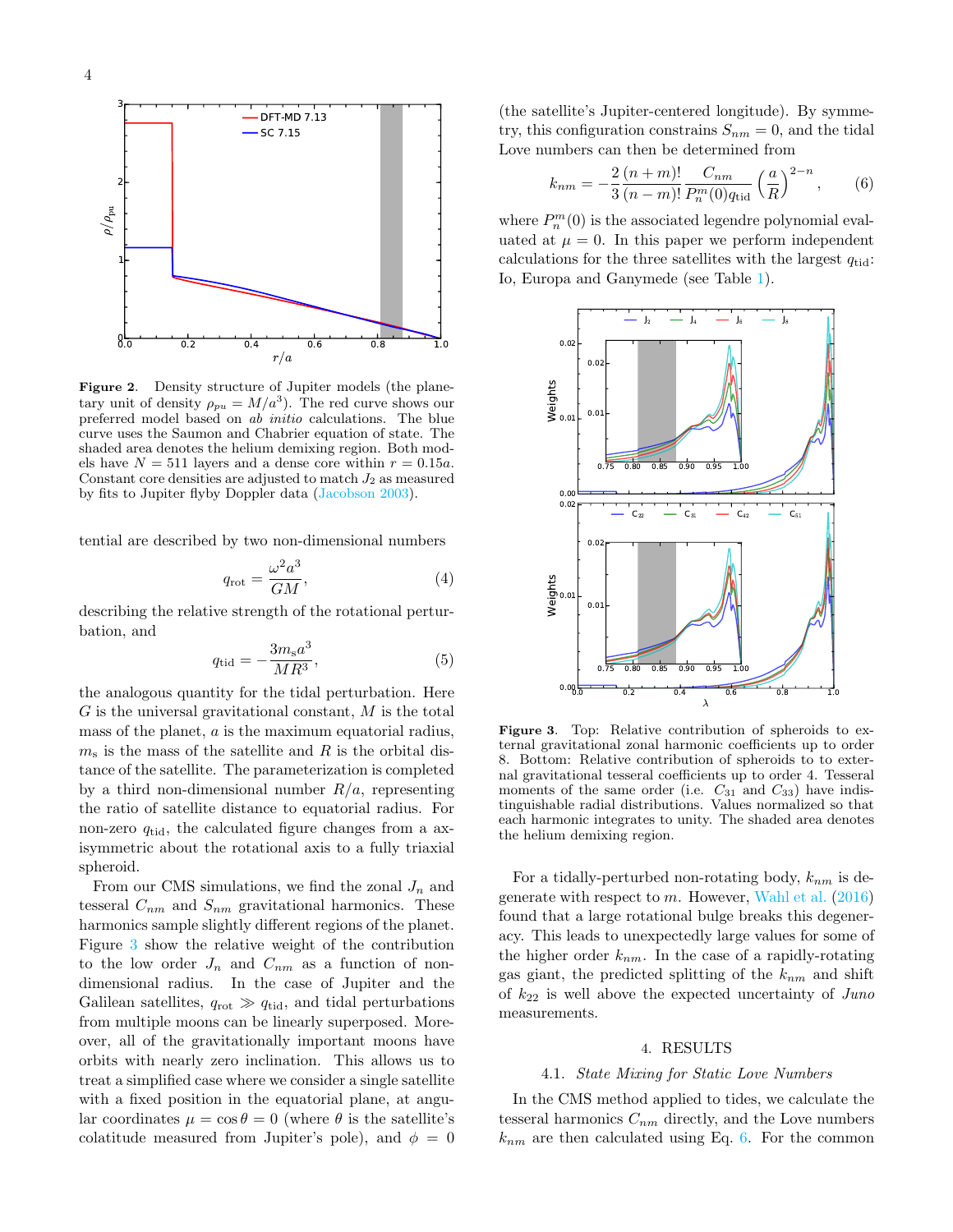tidal problem where  $q_{tid}$  and  $q_{rot}$  are carried to first order perturbation only, this definition of  $k_{nm}$  removes all dependence on the small parameters  $q_{tid}$  and  $a/R$ , which is convenient for calculating the expected tidal tesseral terms excited by satellites of arbitrary masses at arbitrary orbital distances. However, the high-precision numerical results from our CMS tidal theory reveal that when  $q_{\text{rot}} \approx 0.1$ , as is the case for Jupiter and Saturn, the mixed excitation of tidal and rotational harmonic terms in the external gravity potential has the effect of introducing a small but significant dependence of  $k_{22}$  on  $a/R$ ; see Fig. [4.](#page-4-0) In the absence of rotation, the CMS calculations yield results without any state mixing, and the  $k_{nm}$  are, as expected, constant with respect to  $a/R$ . It is important to note this effect on the static Love numbers because, as we discuss below, dynamical tides can also introduce a dependence on  $a/R$  via differing satellite orbital frequencies.



<span id="page-4-0"></span>**Figure 4.** Predicted  $k_2$  Love numbers for Jupiter models plotted against J4. The favored interior model 'DFT-MD 7.13' with a tidal perturbation from Io is denoted by the red star. The other interior models with barotropes based on the DFT-MD simulations (blue) have  $k_2$  forming a linear trend with J4. Models using the Saumon and Chabrier barotrope (green) plot slightly above this trend. The of  $k_2$ for a single model 'DFT-MD 7.13' with tidal perturbations from Europa and Ganymede (yellow) show larger differences than any resulting from interior structure.

## 4.2. Calculated Static Tidal Response

The calculated zonal harmonics  $J_n$  and tidal Love numbers  $k_{nm}$  for all of the Jupiter models with Io satellite parameters are shown in Tab. [3.](#page-8-0) Our preferred Jupiter model has a calculated  $k_2$  of 0.5900. In all cases, these Love numbers are significantly different from those predicted for a non-rotating planet (see Tab. [4\)](#page-9-0). Fig. [5](#page-4-1) shows the different tesseral harmonics  $C_{nm}$  calculated with and without rotation. For a non-rotating planet with identical density distribution to the preferred model we find a much smaller  $k_{22} = 0.53725$ .

Juno should, therefore, be able to test for the existence of the rotational enhancement of the tidal response.



<span id="page-4-1"></span>**Figure 5.** The tesseral harmonic magnitude  $C_{nm}$  for the 'DFT MD 7.13' Jupiter model with a tidal perturbation corresponding to Io at its average orbital distance. Black: the values calculated with Jupiter's rotation rate; red: the values for a non-rotating body with identical layer densities. Positive values are shown as filled and negative as empty.

The effect of the interior mass distribution for a suite of realistic models has a minimal effect on the tidal response. Most models using the DFT-MD barotrope are within a 0.0001 range of values. The one outlier being the model constrained to match  $J_4$  with unphysical envelope composition. The models using the SCvH barotrope yields slightly lower, but still likely indistinguishable values of  $k_{22}$ . The higher order harmonics show larger relative differences between models, but still below detection levels. Regardless, the zonal harmonic values are more diagnostic for differences between interior models than the tidal Love numbers. Fig. [4](#page-4-0) summarizes these results, and shows that the calculated  $k_{22}$ value varies approximately linearly with  $J_4$ . If  $Juno$ measures higher order tesseral components of the field, it may be able to verify a splitting of the  $k_{nm}$  Love numbers with different m, for instance, a predicted difference between  $k_{31} \sim 0.19$  and  $k_{33} \sim 0.24$ .

In addition, we find small, but significant, differences between the tidal response between Jupiter's most in-fluential satellites. Fig. [6](#page-5-0) shows the calculated  $C_{nm}$ for simulations with Io, Europa and Ganymede. We attribute the dependence on orbital distance to the state mixing described in Section [4.1.](#page-3-3) This leads to a difference in  $k_{22}$  between the three satellites (Tab. [4\)](#page-9-0) that may be discernible in  $Juno's$  measurements.

## 5. CORRECTION FOR DYNAMICAL TIDES

# 5.1. Small Correction for Non-rotating Model of Jupiter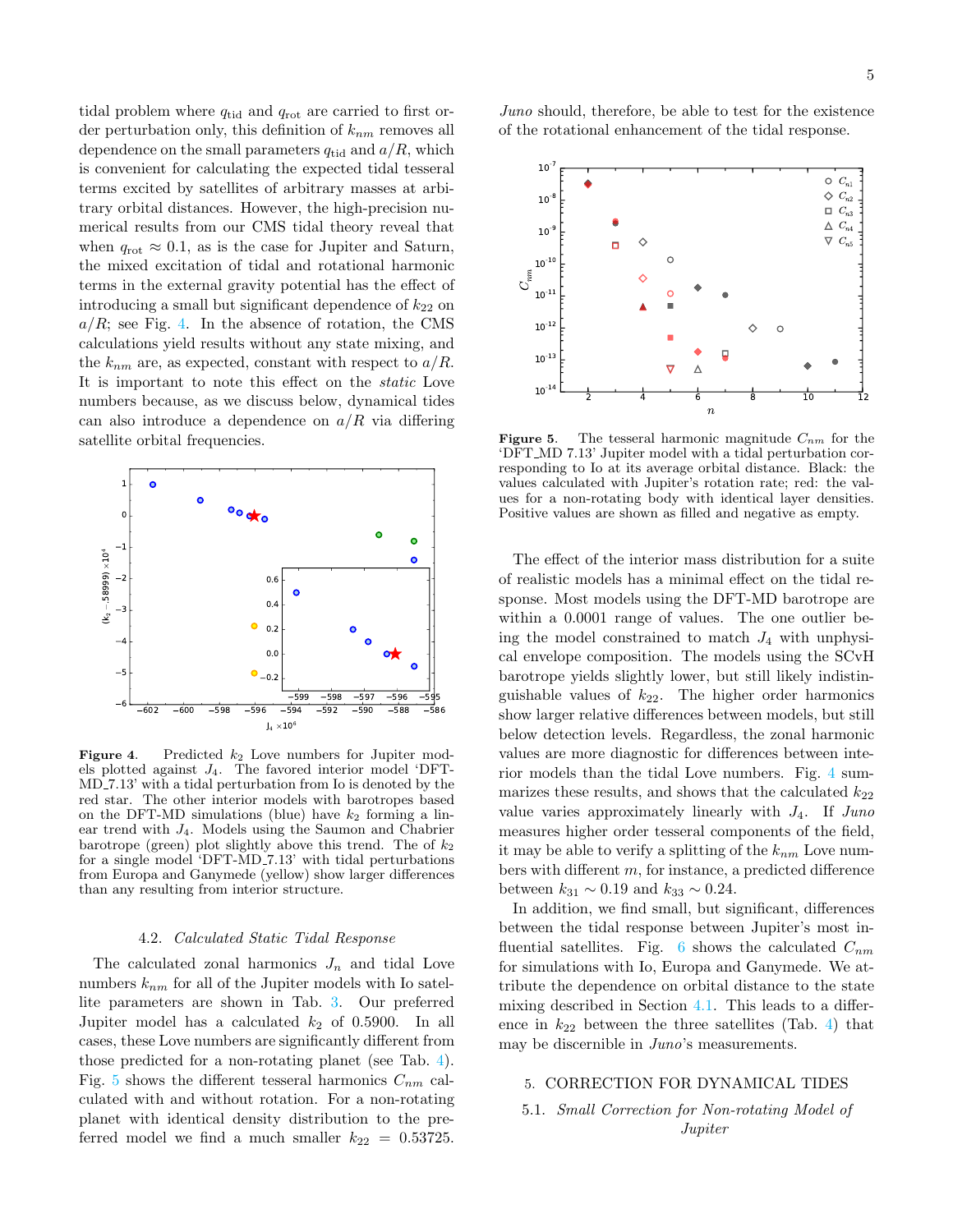

<span id="page-5-0"></span>**Figure 6.** The tesseral harmonic magnitude  $C_{nm}$  for the 'DFT MD 7.13' Jupiter model with a tidal perturbation corresponding to different satellites: Io (black), Europa (red) and Ganymede (blue).

The general problem of the tidal response of a rotationally-distorted liquid Jovian planet to a timevarying perturbation from an orbiting satellite has not been solved to a precision equal to that of the static CMS tidal theory of [Wahl et al.](#page-6-6) [\(2016\)](#page-6-6) and this paper. However, an elegant approach based on free-oscillation theory has been applied to the less general problem of a non-rotating Jovian planet perturbed by a satellite in a circular orbit [\(Vorontsov et al.](#page-6-18) [1984\)](#page-6-18). Let us continue to use the spherical coordinate system  $(r, \theta, \phi)$ , where r is radius,  $\theta$  is colatitude and  $\phi$  is longitude. Assume that the satellite is in the planet's equatorial plane  $(\theta = \pi/2)$ and orbits prograde at angular rate  $\Omega_S$ . For a given planet interior structure, [Vorontsov et al.](#page-6-18) [\(1984\)](#page-6-18) first obtain its eigenfrequencies  $\omega_{\ell mn}$  and orthonormal eigenfunctions  $\mathbf{u}_{\ell mn}(r, \theta, \phi)$ , projected on spherical harmonics of degree  $\ell$  and order m (the index  $n = 0, 1, 2, ...$  is the number of radial nodes of the eigenfunction). Note that in their convention, oscillations moving prograde (in the direction of increasing  $\phi$ ) have negative m, whereas some authors, e.g. Marley  $& Porco (1993)$  $& Porco (1993)$  use the opposite convention.

Treating the tidal response as a forced-oscillation problem, equation (24) of [Vorontsov et al.](#page-6-18) [\(1984\)](#page-6-18), the vector tidal displacement  $\xi$  then reads

$$
\xi(\mathbf{r},t) = -\sum_{\ell,m,n} \frac{(\mathbf{u}_{\ell,m,n}, \nabla \psi_{\ell m}^r)}{\omega_{\ell mn}^2 - m^2 \Omega_S^2} e^{-im\Omega_S t},\tag{7}
$$

where  $(\mathbf{u}_{\ell,m,n}, \nabla \psi_{\ell m}^r)$  is the integrated scalar product of the vector displacement eigenfunction  $\mathbf{u}_{\ell mn}(r, \theta, \phi)$  and the gradient of the corresponding term of the satellite's tidal potential  $\psi_{\ell m}^r(r, \theta, \phi, t)$ , viz.

$$
(\mathbf{u}_{\ell,m,n}, \nabla \psi_{\ell m}^r) = \int dV \rho_0(r) (\mathbf{u}_{\ell,m,n} \cdot \nabla \psi_{\ell m}^r). \tag{8}
$$

The integral is taken over the entire spherical volume of the planet, weighted by the unperturbed spherical mass density distribution  $\rho_0(r)$ .

[Vorontsov et al.](#page-6-18) [\(1984\)](#page-6-18) then show that, for the nonrotating Jupiter problem, the degree-two dynamical Love number  $k_{2,d}$  is determined to high precision ( $\sim 0.05\%$ ) by off-resonance excitation of the  $\ell = 2, m = 2, n = 0$ and  $\ell = 2, m = -2, n = 0$  oscillation modes, such that

<span id="page-5-1"></span>
$$
k_{2,d} = \frac{\omega_{220}^2}{\omega_{220}^2 - (2\Omega_S)^2} k_2,
$$
\n(9)

noting that  $\omega_{220}$  and  $\omega_{2-20}$  are equal for nonrotating Jupiter (all Love numbers in the present paper written without the subscript d are understood to be static). For a Jupiter model fitted to the observed value of  $J_2$ , [Vorontsov et al.](#page-6-18) [\(1984\)](#page-6-18) set  $\Omega_S = 0$  to obtain  $k_2 = 0.541$ , within 0.7% of our nonrotating value of 0.53725 (see Ta-ble [4\)](#page-9-0). Setting  $\Omega<sub>S</sub>$  to the value for Io, Eq. [9](#page-5-1) predicts that  $k_{2,d} = 0.547$ , i.e. the dynamical correction increases  $k_2$ by 1.2%. This effect would be only marginally detectable by the Juno measurements of Jupiter's gravity, given the expected observational uncertainty.

## 5.2. Dynamical Effects for Rotating Model of Jupiter

For a more realistic model of Jupiter tidal interactions, the dynamical correction to the tidal response might be larger, and therefore, more detectable. We have already shown (Table 4) that inclusion of Jupiter's rotational distortion increases the static  $k_2$  by nearly 10% above the non-rotating static value for a spherical planet. In this section, we note that Jupiter's rapid rotation may also change Jupiter's dynamic tidal response, by a factor that remains to be calculated.

In a frame co-rotating with Jupiter at the rate  $\Omega_P = 2\pi/35730$ s, the rate at which the subsatellite point moves is obtained by the scalar difference  $\Delta\Omega =$  $\Omega_S - \Omega_P$ , which is negative for all Galilean satellites. Thus, in Jupiter's fluid-stationary frame, the subsatellite point moves retrograde (it is carried to the west by Jupiter's spin). For Io, we have  $\Delta\Omega = -1.35 \times 10^{-4}$ rad/s. Jupiter's rotation splits the  $\omega_{2\pm 20}$  frequencies [\(Vorontsov & Zharkov](#page-6-20) [1981\)](#page-6-20), such that  $\omega_{2-20} = 5.24 \times$  $10^{-4}$  rad/s and  $ω_{220} = 8.73 \times 10^{-4}$  rad/s. The oscillation frequencies of the Jovian modes closest to tidal resonance with Io are higher than the frequency of the tidal disturbance in the fluid-stationary frame, but are closer to resonance than in the case of the non-rotating model considered by [Vorontsov et al.](#page-6-18) [\(1984\)](#page-6-18).

An analogous investigation for tides on Saturn raised by Tethys and Dione yields results similar to the Jupiter values: tides from Tethys or Dione are closer to resonance with normal modes for  $\ell = 2$  and  $m = 2$  and  $m = -2$ . Since our static value of  $k_2$  for Saturn [\(Wahl](#page-6-6) [et al.](#page-6-6) [2016\)](#page-6-6) is robust to various assumptions about in-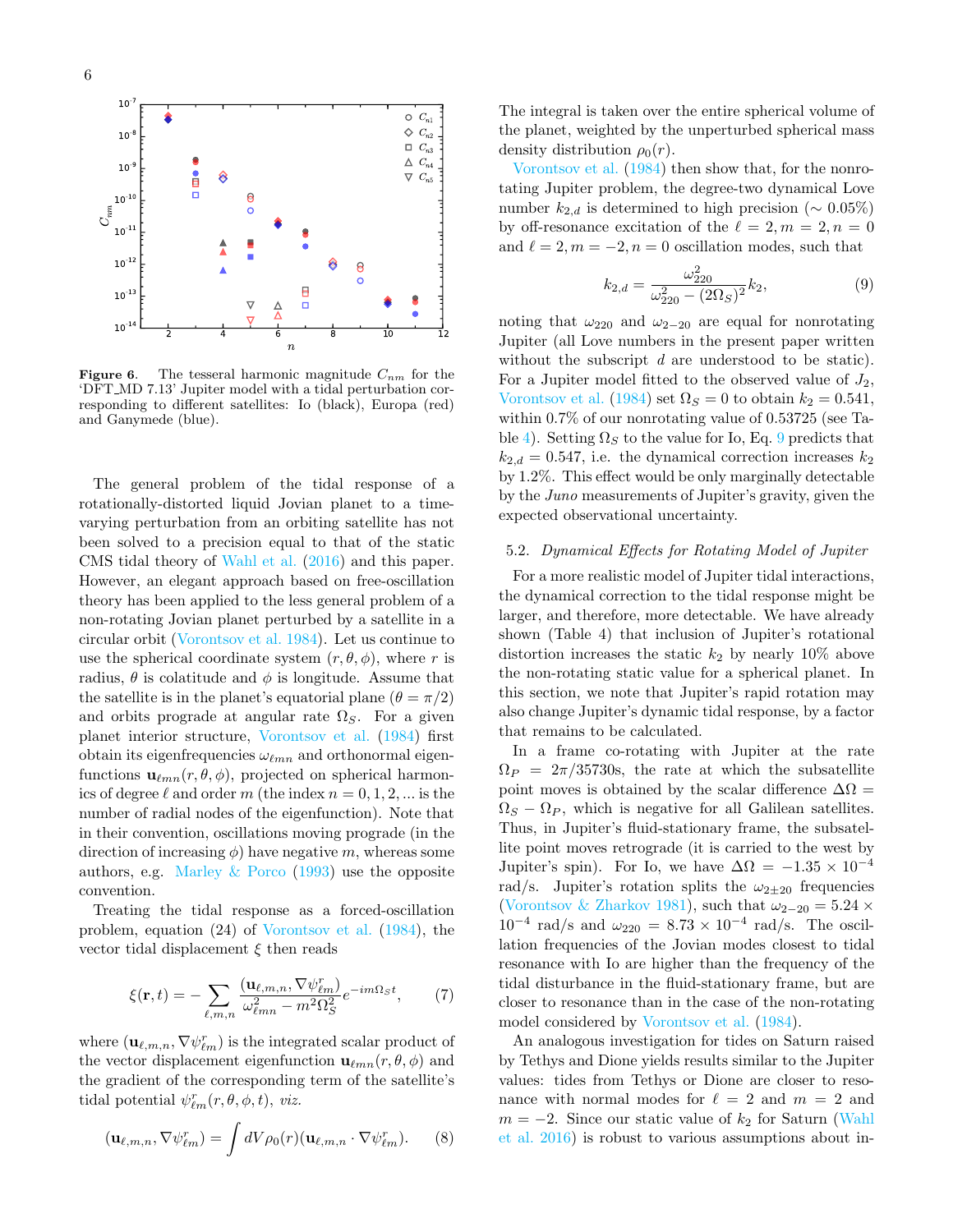terior structure and agrees well with the value deduced by [Lainey et al.](#page-6-9) [\(2016\)](#page-6-9), so far we have no evidence for dynamical tidal amplification effects in the Saturn system.

Unlike the investigation of [Lainey et al.](#page-6-9) [\(2016\)](#page-6-9), which relied on analysis of astrometric data for Saturn satellite motions, the Juno gravity investigation will attempt to directly determine Jupiter's  $k_2$  by analyzing the influence of Jovian tesseral-harmonic terms on the spacecraft orbit. A discrepancy between the observed  $k_2$  and our predicted static  $k_2$  would indicate the need for a quantitative theory of dynamical tides in rapidly rotating Jovian planets.

# 6. CONCLUSIONS

Our study has predicted the static tidal Love numbers  $k_{nm}$  for Jupiter and its three most influential satellites. These results have the following features: (a) They are consistent with the most recent evaluation of Jupiter's  $J_2$  gravitational coefficient; (b) They are fully consistent with state of the art interior models (Hubbard  $\&$  Mil[itzer](#page-6-3) [2016\)](#page-6-3) incorporating DFT-MD equations of state, with a density enhancement across a region of H-He imiscibility [\(Morales et al.](#page-6-14) [2013\)](#page-6-14); (c) We use the nonperturbative CMS method for the first time to calculate 7

high-order tesseral harmonic coefficients and Love numbers for Jupiter.

The combination of the DFT-MD equation of state and observed  $J_{2n}$  strongly limit the parameter space of pre-Juno models. Within this limited parameter space, the calculated  $k_{nm}$  show minimal dependence on details of the interior structure. Despite this, our CMS calculations predict several interesting features of Jupiter's tidal response that the Juno gravity science system should be able to detect. In response to the rapid rotation of the planet the  $k_2$  tidal Love number is predicted to be much higher than expected for a nonrotating body. Moreover, the rotation causes state mixing between different tesseral harmonics, leading to a dependence of higher order static  $k_{nm}$  on both m and the orbital distance of the satellite. An additional, significant dependence on  $a/r$  is expected in the dynamic tidal response. We present an estimate of the dynamical correction to our calculations of the static response, but a full analysis of the dynamic theory of tides has yet to be performed.

This work was supported by NASAs Juno project. Sean Wahl and Burkhard Militzer acknowledge the support the National Science Foundation (astronomy and astrophysics research grant 1412646).

# REFERENCES

- <span id="page-6-21"></span>Archinal, B. A., A'Hearn, M. F., Bowell, E., et al. 2011, Celest. Mech. Dyn. Astron., 109, 101
- <span id="page-6-1"></span>Cao, H., & Stevenson, D. J. 2015, in Rev., arXiv:1508.02764
- <span id="page-6-10"></span>Gavrilov, S. V., & Zharkov, V. N. 1977, Icarus, 32, 443
- <span id="page-6-17"></span><span id="page-6-16"></span>Hubbard, W. B. 2012, Astrophys. J., 756, L15
- —. 2013, Astrophys. J., 768, 43
- <span id="page-6-3"></span>Hubbard, W. B., & Militzer, B. 2016, Astrophys. J., 820, arXiv:1602.05143
- <span id="page-6-7"></span>Jacobson, R. A. 2003
- <span id="page-6-2"></span>Kaspi, Y. 2013, Geophys. Res. Lett., 40, 676
- <span id="page-6-0"></span>Kaspi, Y., Hubbard, W. B., Showman, A. P., & Flierl, G. R. 2010, Geophys. Res. Lett., 37, L01204
- <span id="page-6-9"></span>Lainey, V., Jacobson, R. A., Tajeddine, R., et al. 2016, Icarus (in Rev.), arXiv:1510.05870
- <span id="page-6-19"></span>Marley, M. S., & Porco, C. C. 1993, Icarus, 106, 508
- <span id="page-6-4"></span>Militzer, B. 2013, Phys. Rev. B, 87, 014202
- <span id="page-6-5"></span>Militzer, B., & Hubbard, W. B. 2013, Astrophys. J., 774, 148
- <span id="page-6-14"></span>Morales, M. a., Hamel, S., Caspersen, K., & Schwegler, E. 2013, Phys. Rev. B, 87, 174105
- <span id="page-6-11"></span>Perdew, J. P., Burke, K., & Ernzerhof, M. 1996, Phys. Rev. Lett., 77, 3865
- <span id="page-6-12"></span>Saumon, D., Chabrier, G., & van Horn, H. M. 1995, Astrophys. J. Suppl. Ser., 99, 713
- <span id="page-6-15"></span>Stevenson, D. J., & Salpeter, E. E. 1977a, Astrophys J Suppl., 35, 239
- <span id="page-6-8"></span>—. 1977b, Astrophys. J. Suppl. Ser., 35, 221
- <span id="page-6-13"></span>Vorberger, J., Tamblyn, I., Militzer, B., & Bonev, S. 2007, Phys. Rev. B, 75, 024206
- <span id="page-6-18"></span>Vorontsov, S. V., Gavrilov, S. V., Zharkov, V. N., & Leontev, V. V. 1984, Astron. Vestn., 18, 8
- <span id="page-6-20"></span>Vorontsov, S. V., & Zharkov, V. N. 1981, Sov. Astron., 25, 627
- <span id="page-6-6"></span>Wahl, S. M., Hubbard, W. B., & Militzer, B. 2016, Icarus (in Rev.), arXiv:1602.07350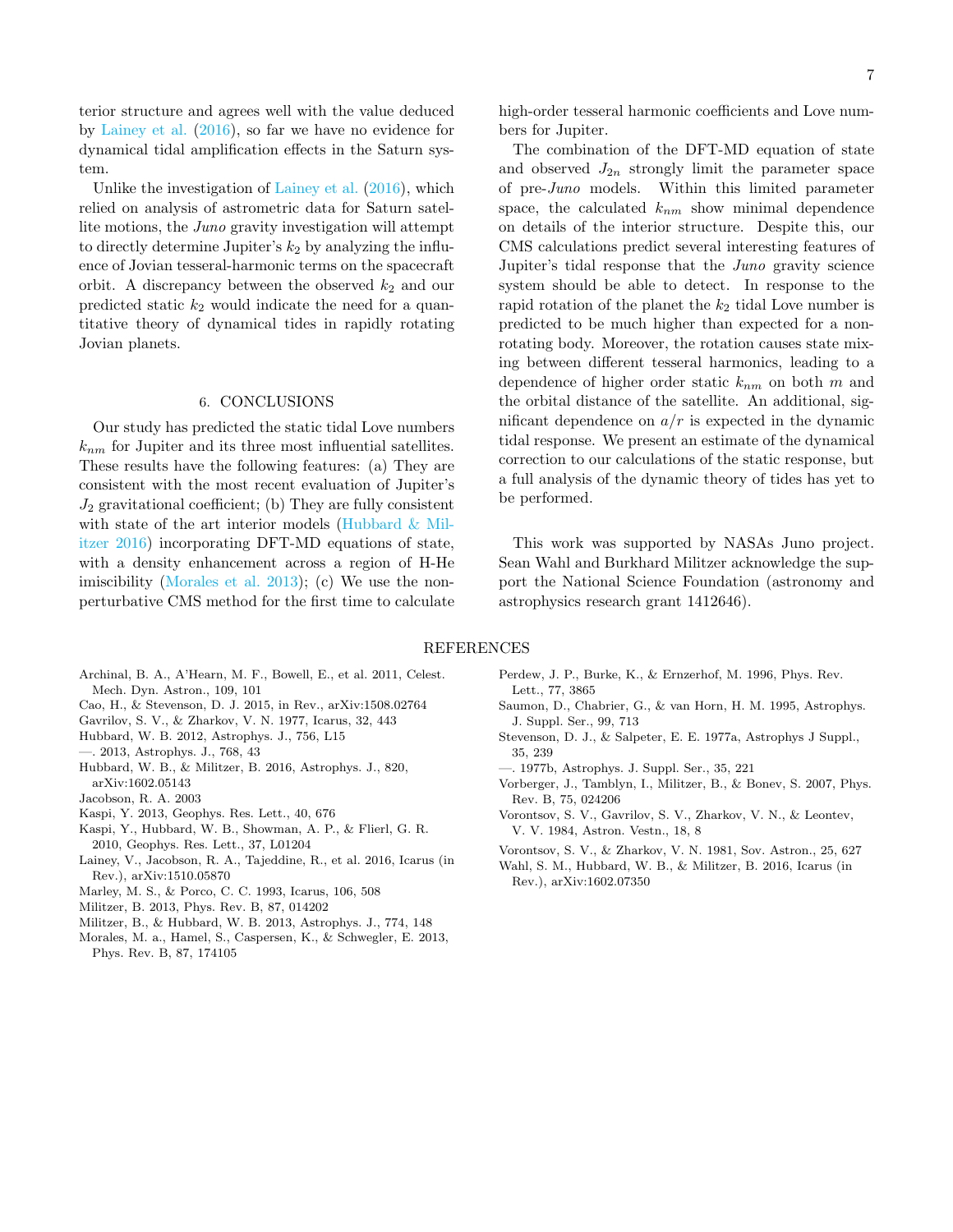| Jupiter             |  |
|---------------------|--|
|                     |  |
| $1.00000005 - 1082$ |  |

<span id="page-7-0"></span>Table 1. Jupiter Model Parameters

| GM                | $1.26686535\times10^{8}$ $^{\rm a}$ | $(km^3/s^2)$            |                         |
|-------------------|-------------------------------------|-------------------------|-------------------------|
| $\boldsymbol{a}$  | $7.1492\times10^4$ a                | (km)                    |                         |
| $J_2 \times 10^6$ | $14696.43$ <sup>a</sup>             |                         |                         |
| $J_4 \times 10^6$ | $-587.14^{\rm a}$                   |                         |                         |
| $q_{\rm rot}$     | $.08917920$ b                       |                         |                         |
| $r_{\rm core}/a$  | 0.15                                |                         |                         |
|                   | $\mathrm{Io}^{\mathrm{b}}$          | Europa <sup>b</sup>     | Ganymede <sup>b</sup>   |
| $q_{\rm tid}$     | $-6.872 \times 10^{-7}$             | $-9.169 \times 10^{-8}$ | $-6.976 \times 10^{-8}$ |
| R/a               | 5.90                                | 9.39                    | 14.98                   |

References— a. [Jacobson](#page-6-7) [\(2003\)](#page-6-7), b. [Archinal et al.](#page-6-21) [\(2011\)](#page-6-21)

<span id="page-7-1"></span>Table 2. Jupiter Model Values

|                       | $S_{\text{molec.}}$<br>$(S/k_B/N_e)$ | $S_{\rm metal.}$<br>$(S/k_B/N_e)$ | $M_{\rm core}$<br>$(M_E)$ | $M_{\rm Z, molec.}$<br>$(M_E)$ | $M_{\rm Z,metal.}$<br>$(M_E)$ | $Z_{\rm global}$ |
|-----------------------|--------------------------------------|-----------------------------------|---------------------------|--------------------------------|-------------------------------|------------------|
| DFT-MD 7.24           | 7.08                                 | 7.24                              | 12.5                      | 0.9                            | 10.3                          | 0.07             |
| DFT-MD 7.24 (equal-Z) | 7.08                                 | 7.24                              | 13.1                      | 1.1                            | 7.5                           | 0.07             |
| $DFT-MD 7.20$         | 7.08                                 | 7.20                              | 12.3                      | 0.8                            | 9.9                           | 0.07             |
| $DFT-MD 7.15$         | 7.08                                 | 7.15                              | 12.2                      | 0.7                            | 9.2                           | 0.07             |
| DFT-MD 7.15 $(J_4)$   | 7.08                                 | 7.15                              | 9.7                       | $-0.6$                         | 14.9                          | 0.08             |
| <b>DFT-MD 7.13</b>    | 7.08                                 | 7.13                              | 12.2                      | 0.7                            | 8.9                           | 0.07             |
| DFT-MD 7.13 (low-Z)   | 7.08                                 | 7.15                              | 14.0                      | 0.2                            | 1.1                           | 0.05             |
| DFT-MD 7.08           | 7.08                                 | 7.08                              | 12.0                      | 0.6                            | 8.3                           | 0.07             |
| SC 7.15               | 7.08                                 | 7.15                              | 4.8                       | 3.5                            | 28.2                          | 0.11             |
| SC 7.15 $(J_4)$       | 7.08                                 | 7.15                              | 4.3                       | 3.2                            | 29.3                          | 0.12             |

Model parameters from Hubbard & Militzer [\(2016\)](#page-6-3). S is the specific entropy for the adiabat through the inner or outer H-He envelope.  $M$  is the mass of heavy elements included in each layer. Each model matches observed  $J_2 = 14696.43 \times 10^6$  [\(Jacobson](#page-6-7) [2003\)](#page-6-7), JUP230 orbit solution, to six significant figures. Models denoted as 'DFT-MD' if equation of state based on ab initio simulations or 'SC' for the [Saumon et al.](#page-6-12) [\(1995\)](#page-6-12) equation of state, with a number denoting the entropy below the helium demixing layer. The number of Models denoted with  $(J_4)$  also match observed  $J_4 = -596.31 \times 10^{-6}$ . Model denoted (equal-Z) is constrained to have same metallicity in inner and outer portions of the planet. Preferred interior model shown in bold face.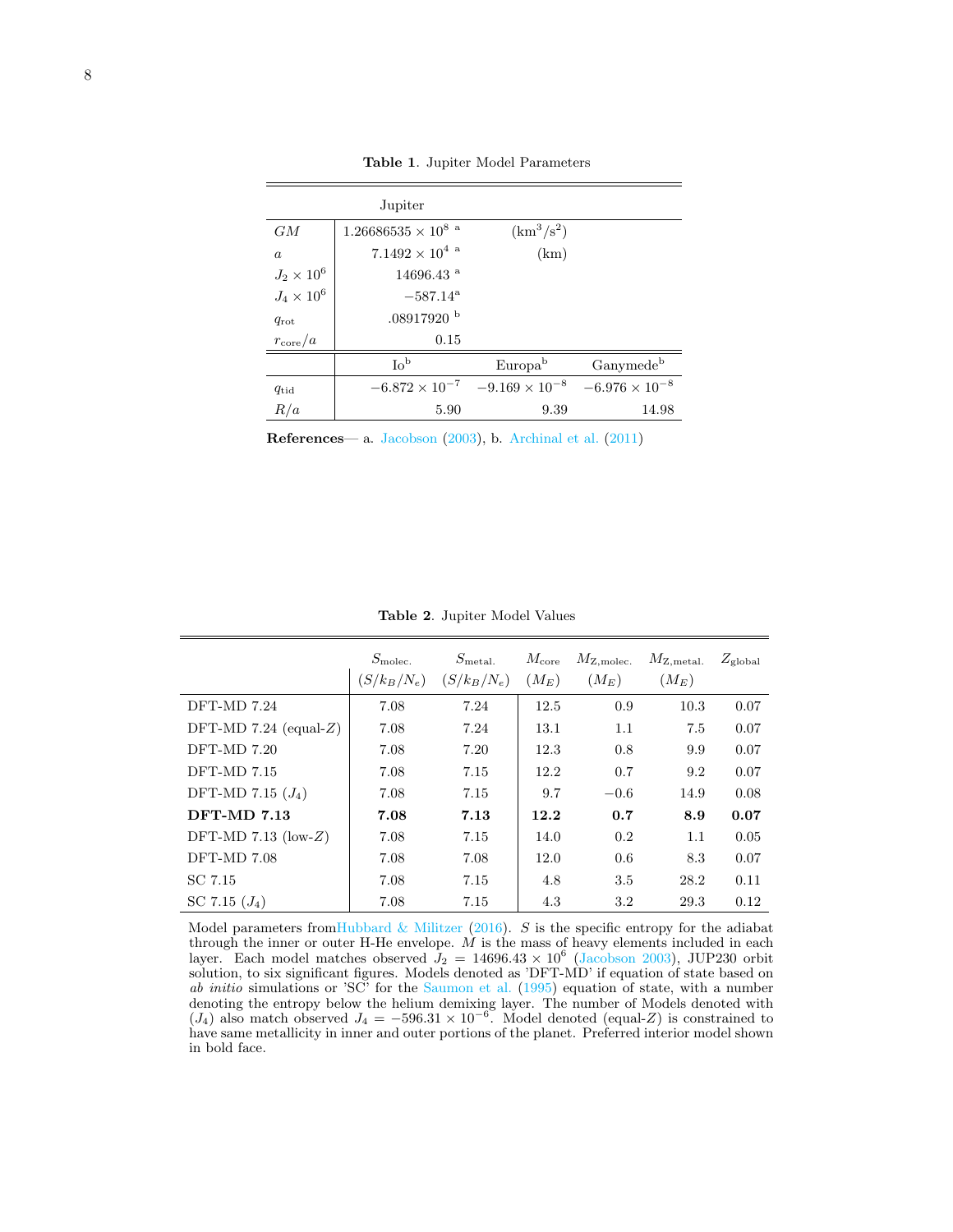<span id="page-8-0"></span>

| (all $J_n$ $\times$ $10^6)$                                                     |           | $J_4$ $J_6$     |                | $J_8$ $J_{10}$ | $k_{22}$ | $k_{31}$ | $k_{33}$ | $k_{42}$ | $k_{44}$ | $k_{51}$ | $k_{53}$                                                             | $k_{55}$ | $k_{62}$ | $k_{64}$ | $k_{66}$ |
|---------------------------------------------------------------------------------|-----------|-----------------|----------------|----------------|----------|----------|----------|----------|----------|----------|----------------------------------------------------------------------|----------|----------|----------|----------|
| pre-Juno observed                                                               | $-587.14$ | 34.25           |                |                |          |          |          |          |          |          |                                                                      |          |          |          |          |
| $(JUP230)^a$                                                                    | ±1.68     | $\pm 5.22$      |                | $\vdots$       |          |          |          |          |          |          |                                                                      |          |          |          |          |
| DFT-MD 7.24                                                                     | $-597.34$ | 35.30           | $-2.561$       | 0.212          | 0.59001  | 0.19455  | 0.24424  | 1.79143  | 0.13920  | 0.98041  | 0.84803                                                              | 0.09108  | 6.19365  | 0.52154  | 0.06451  |
| $DFT-MD 7.24$ (equal-Z)                                                         | $-599.07$ | 35.48           | $-2.579$       | 0.214          | 0.59004  | 1.19512  | 0.24498  | 1.79695  | 1.13984  | 0.98531  | 0.85239                                                              | 0.09159  | 6.22719  | 0.52474  | 1.06492  |
| DFT-MD 7.20                                                                     | $-596.88$ | 35.24           | $-2.556$       | 0.211          | 0.59000  | 0.19440  | 0.24404  | 1.78994  | 0.13902  | 0.97903  | 0.84678                                                              | 0.09093  | 6.18392  | 0.52058  | 0.06438  |
| DFT-MD 7.15                                                                     | $-596.31$ | 35.18           | $-2.549$       | 0.211          | 0.58999  | 0.19422  | 0.24381  | 1.78811  | 0.13881  | 0.97733  | 0.84526                                                              | 0.09074  | 6.17202  | 0.51941  | 0.6423   |
| $DFT$ -MD 7.15 $(J_4)$                                                          | $-587.14$ | 34.18           | $-2.451$       | 0.201          | 0.58985  | 0.19118  | 0.23989  | 1.75874  | 0.13537  | 0.95088  | 0.82162                                                              | 0.08794  | 5.98975  | 0.50178  | 0.06195  |
| DFT-MD 7.13                                                                     | $-596.05$ | 35.15           | $-2.546$       | 0.210          | 0.58999  | 0.19413  | 0.24370  | .78728   | 0.13871  | 0.97655  | 0.84456                                                              | 0.09066  | 6.16658  | 0.51887  | 0.06416  |
| DFT-MD 7.13 $(low-Z)$                                                           | $-601.72$ | 35.77           | $-2.608$       | 0.217          | 0.59009  | 0.19599  | 0.24610  | 1.80546  | 0.14083  | 0.99296  | 0.85924                                                              | 0.09239  | 6.28019  | 0.52985  | 0.06558  |
| DFT-MD 7.08                                                                     | $-595.48$ | 35.08           | $-2.539$       | 0.210          | 0.58998  | 0.19395  | 0.24346  | 1.78542  | 0.13848  | 0.97482  | 0.84301                                                              | 0.09047  | 6.15442  | 0.51767  | 0.06400  |
| SC 7.15                                                                         | $-589.10$ | 34.86           | $-2.556$       | 0.214          | 0.58993  | 0.19112  | 0.24002  | 1.76641  | 0.13699  | 0.96568  | 0.83567                                                              | 0.09024  | 6.12279  | 0.51832  | 0.06449  |
| $SC 7.15 (J_4)$                                                                 |           | $-587.14$ 34.65 | $-2.534$ 0.212 |                | 0.58991  | 0.19048  | 0.23918  | 1.76013  | 0.13625  | 0.95997  | 0.83054                                                              | 0.08963  | 6.08299  | 0.51443  | 0.06398  |
| All Love numbers for a tidal response with $q_{tid}$ and $R/a$ corresponding to |           |                 |                |                |          |          |          |          |          |          | Jupiter's Satellite Io. Preferred interior model shown in bold face. |          |          |          |          |

Table 3. Gravitational Harmonic Coefficients and Love Numbers Table 3. Gravitational Harmonic Coefficients and Love Numbers

References—a. JUP230 orbit solution Jacobson (2003) References—a. JUP230 orbit solution [Jacobson](#page-6-7) [\(2003\)](#page-6-7) 9